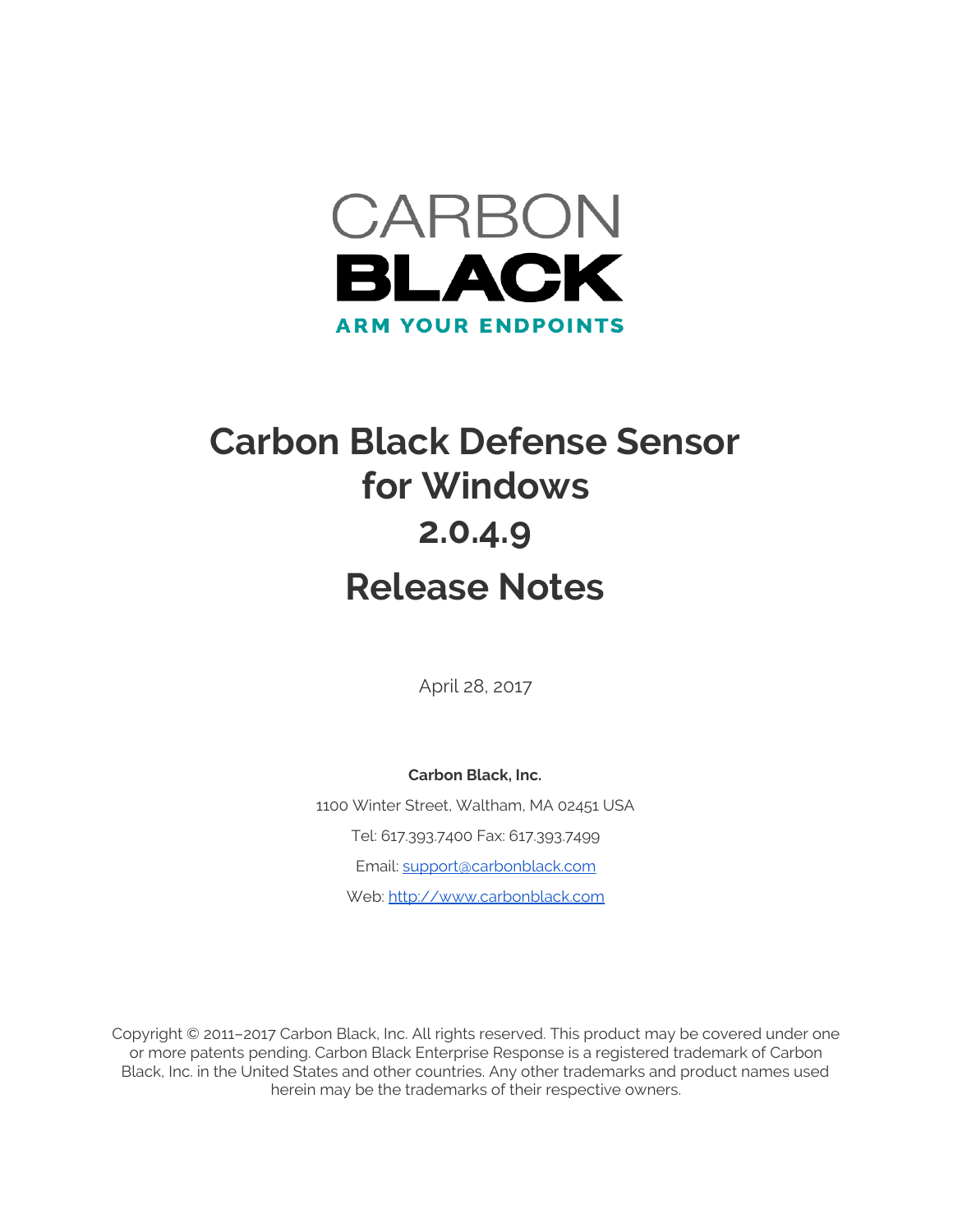

# **General Notes**

Cb Defense Sensor version 2.0.4 is a GA (General Availability) release for the Windows operating system only. These notes are *cumulative*, and provide information on all 2.0 releases to date.

### **New Features**

This section lists features introduced in the 2.0 version of Cb Defense Sensor. (For a more thorough description of the new features in this release, see the User's Guide.)

#### *Enhanced Protection Engine*

Cb Defense Sensor 2.0 contains many improvements in its engine that detects, blocks and reports malware. Specific improvements include:

- Improved offline protection through the introduction of a signature-based scanner
- Improved behavioral protection for attacks using PDFs, JARs, and macros

Note that the introduction of the signature-based scanner has introduced an additional log file (scanner\scanhost.log) and backend-dashboard options, including options that can be used to optimize performance.

#### **Sensor Settings**

- Allow Executable Uploads for Scans
- Show Sensor UI
- Allow User to Disable Protection
- Private Logging Level <sup>O</sup>
- Run background scan
- Scan files on network drives
- Scan execute on network drives
- Delay Execute for Cloud Scan
- Hash MD5

See the User's Guide for details about configuration of these new features.

#### *New Cb Defense Sensor User Interface (UI)*

Cb Defense Sensor 2.0 contains a new client UI that can be enabled to notify end users when Cb Defense blocks the execution of suspicious software. The UI can also optionally be configured to allow the end user to enable and disable the Cb Defense Sensor's protection.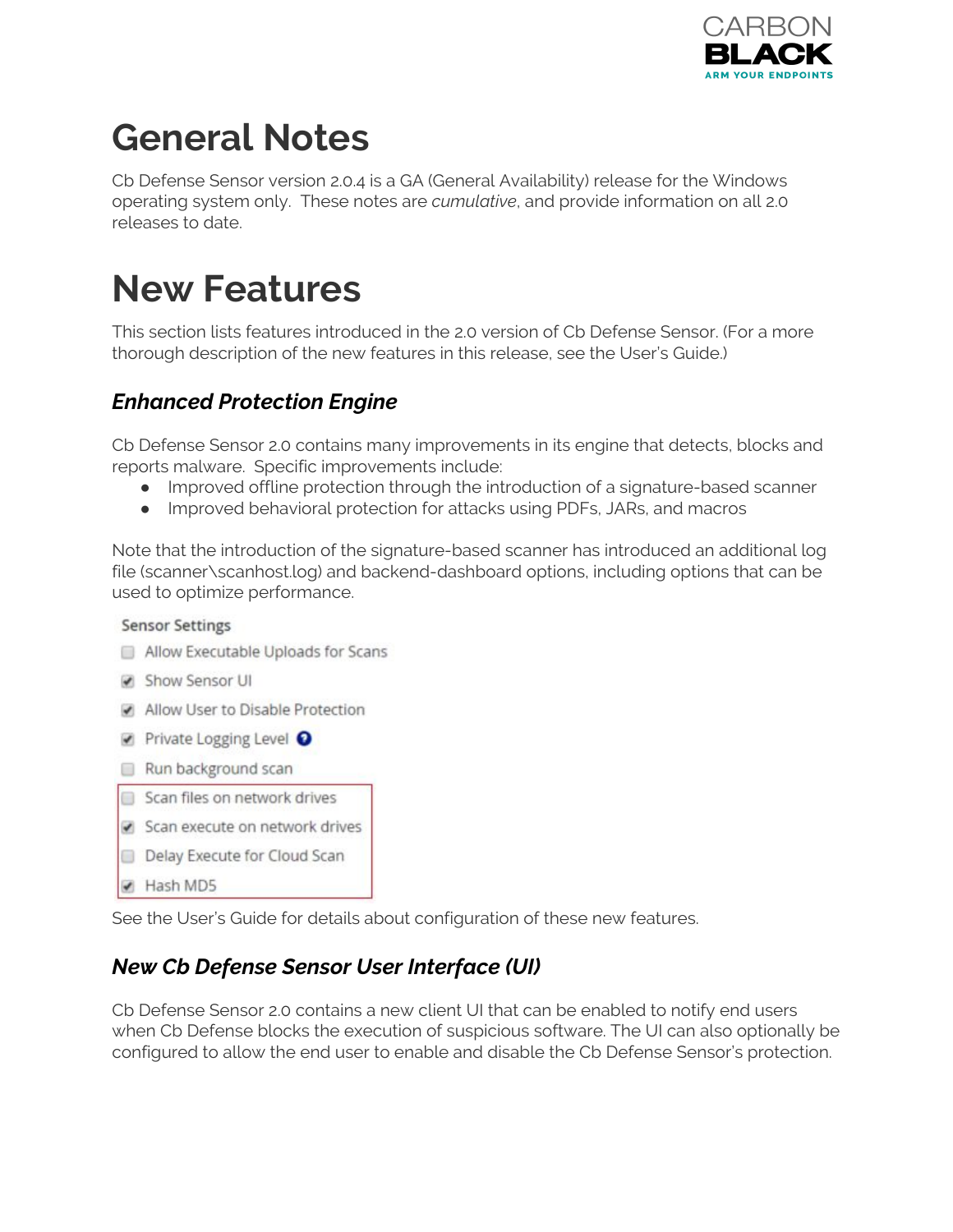

#### *Enhanced Whitelist Capabilities*

Cb Defense Sensor 2.0 contains enhanced whitelisting capabilities to make it easier for IT administrators to deploy enterprise software. Administrators can leverage a new "IT\_TOOLS" whitelist option, and admins can specify that files signed with particular certificates are whitelisted.

### *Controlling Invocation of Untrusted Applications*

Cb Defense Sensor 2.0 contains enhanced ability to control the invocation of untrusted applications.



### **Known Issues and Caveats**

The following section lists known issues in this version of Cb Defense Sensor.

| <b>ID</b> | <b>Description</b>                                                                                                                                                                                                                                                                                                                                                                                                 |
|-----------|--------------------------------------------------------------------------------------------------------------------------------------------------------------------------------------------------------------------------------------------------------------------------------------------------------------------------------------------------------------------------------------------------------------------|
| CIT-10882 | Duplicate BLOCK or TERMINATE notifications will not be sent to the<br>Sensor UI for a period of 30 minutes.                                                                                                                                                                                                                                                                                                        |
| CIT-10780 | An interoperability issue exists between the Cb Defense Sensor and<br>McAfee 10.5 that can cause Microsoft Excel to exit immediately after<br>launch. The problem relates to IPS (Intrusion Prevention System)<br>functionality automatically enabled in 10.5 McAfee. The workaround is to<br>disable the new IPS rules in McAfee. Note: The pre-existing McAfee<br>default exploit protection can remain enabled. |
| CIT-10931 | An interoperability issue between the Cb Defense Sensor and the Assima<br>Training Suites application can cause Internet Explorer to crash. The<br>workaround is to update Assima Training Suites to the latest version - this<br>eliminates the Internet Explorer crash.                                                                                                                                          |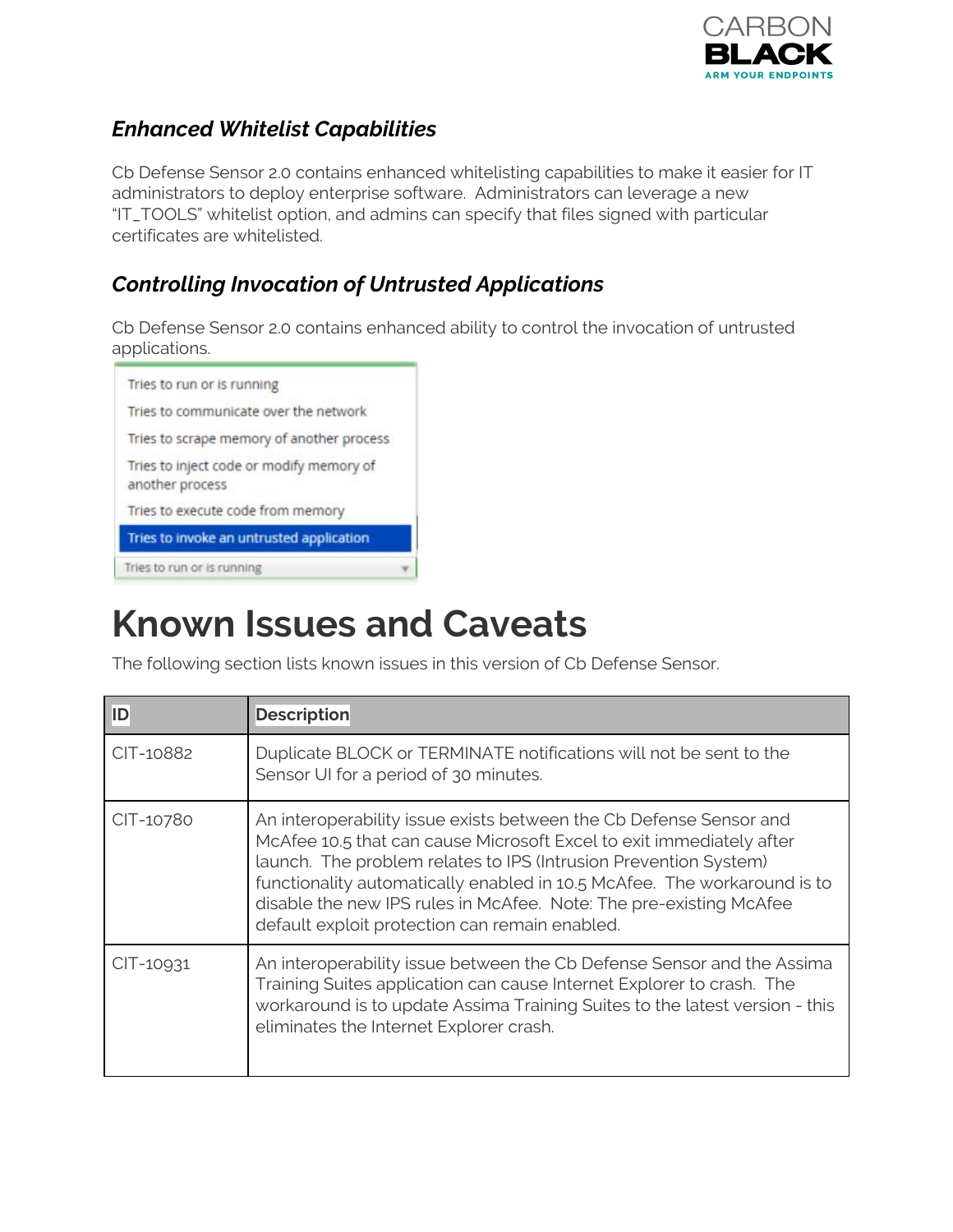

| n/a                    | Support for Windows XP, Windows Server 2003, and Windows Vista has<br>been dropped in Cb Defense Sensor 2.0. See the User's Guide for details.<br>Note: Users who need support for these legacy operating systems can<br>continue to use the 1.x Cb Defense Sensor. Contact your Carbon Black<br>account manager for details. |
|------------------------|-------------------------------------------------------------------------------------------------------------------------------------------------------------------------------------------------------------------------------------------------------------------------------------------------------------------------------|
| CIT-10032              | The "DELAY_SIG_DOWNLOAD=0" installer command-line option (which<br>immediately updates AV signature definitions) cannot be used when<br>upgrading the Cb Defense Sensor (the CLI option works for fresh installs<br>only).                                                                                                    |
| CIT-10273<br>CIT-10234 | The Sensor User Interface's log file (RepUx.log) is in the user's temp<br>directory (%TEMP%) rather than the system temp directory. Similarly,<br>user-interface "mini-dump" files would be written to this same %TEMP%<br>directory.                                                                                         |
| CIT-10904              | The local AV signature-based scanner in the Cb Defense Sensor can<br>consume up to approximately 220 MB of memory on each Windows<br>endpoint machine during normal operation.<br>Note: The 2017-04-25 AV Signature Update reduced AV signature<br>memory usage from approximately 260 MB to 220 MB.                          |
| CIT-11060              | The Cb Defense Sensor may prevent Windows Defender from removing<br>malware. This is because the Sensor is preventing any and all access to<br>the malware file.                                                                                                                                                              |

### **Issues Resolved in 2.0.4**

| ID                                                                                      | <b>Description</b>                                                                                                                         |
|-----------------------------------------------------------------------------------------|--------------------------------------------------------------------------------------------------------------------------------------------|
| n/a                                                                                     | Support for Windows 10 "Redstone 2" (also called "Version 1703" and<br>"Creators Update") was introduced with the 2.0.4 Cb Defense Sensor. |
| CIT-10906<br>CIT-10960<br>CIT-10961<br>CIT-10941<br>CIT-10978<br>CIT-10944<br>CIT-10989 | Failed to install AV signature updates                                                                                                     |
| CIT-10890                                                                               | Whitelisted certs ignored when processing updated (NOT_LISTED)<br>programs                                                                 |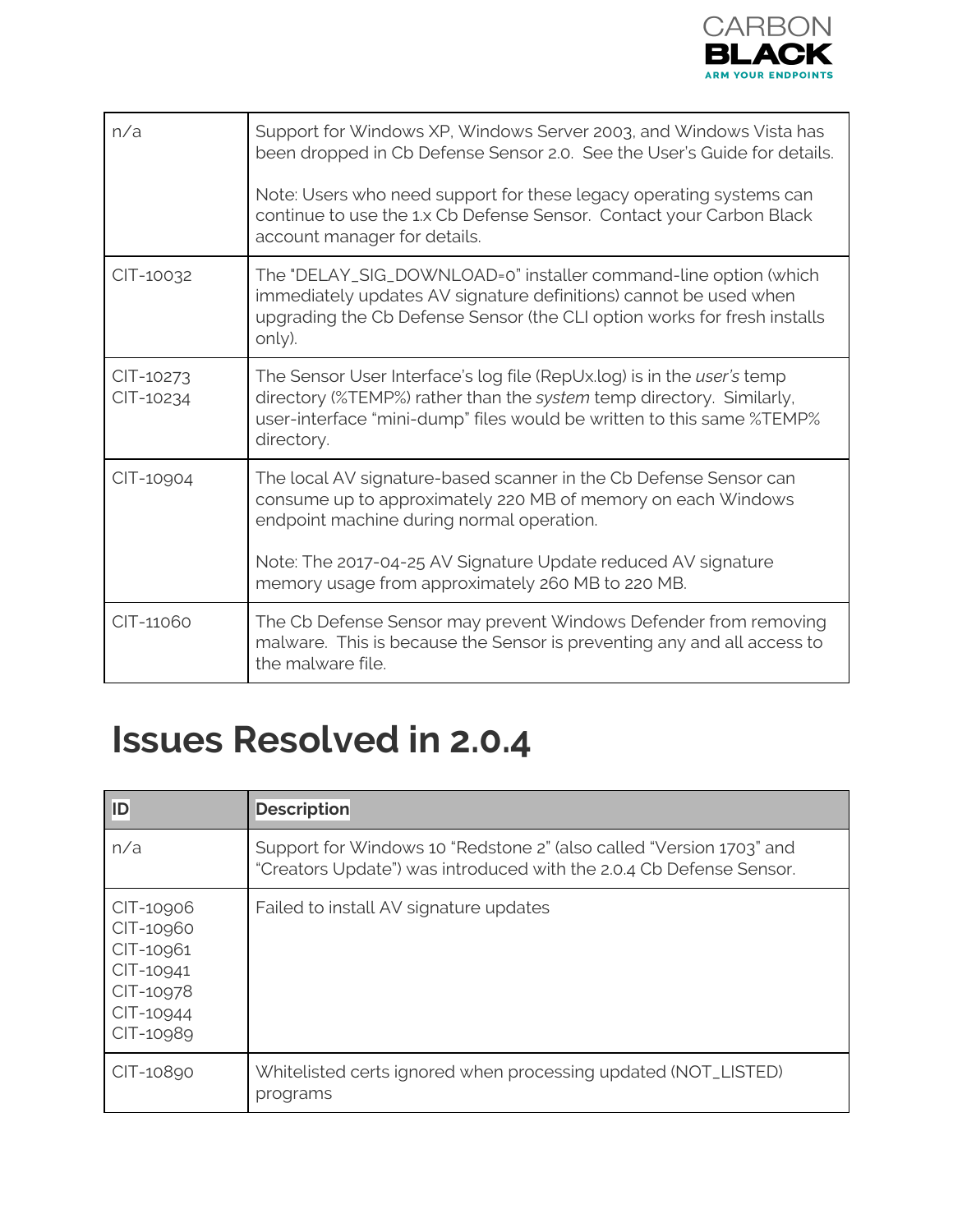

| CIT-10928                                                                               | Sensor UI icon should reflect when Sensor in bypass mode                                                                                   |
|-----------------------------------------------------------------------------------------|--------------------------------------------------------------------------------------------------------------------------------------------|
| CIT-10972                                                                               | Event log reports "CbDefense BACKGROUND_SCAN: COMPLETE" several<br>times per day                                                           |
| CIT-10973<br>CIT-10986<br>CIT-10987                                                     | Endpoints rebooting without warning after "Update Sensors" push                                                                            |
| CIT-10962                                                                               | Certificate rules are not processing empty issuers correctly                                                                               |
| CIT-10969                                                                               | 50-second delay processing default certificate policy                                                                                      |
| CIT-10827                                                                               | Users not being switched to "Unassigned" after logging off of VDI                                                                          |
| CIT-10951                                                                               | Sensor log file reports that an application was blocked, but no events<br>appear in dashboard web interface                                |
| CIT-10965                                                                               | Improved ability to read signatures of files shared from remote devices                                                                    |
| CIT-11009                                                                               | Rundll32 script not detected                                                                                                               |
| CIT-10887                                                                               | High CPU utilization of Sensor process                                                                                                     |
| CIT-11001<br>CIT-11002                                                                  | Improve efficiency of processing shadow copy operations                                                                                    |
| CIT-10964<br>CIT-10971<br>CIT-10963<br>CIT-10251                                        | Self-protection improvements                                                                                                               |
| CIT-10981<br>CIT-10932<br>CIT-11020<br>CIT-11015<br>CIT-11014<br>CIT-11008<br>CIT-11007 | General security efficacy improvements                                                                                                     |
| CIT-10340                                                                               | Support for "Tries to invoke a command interpreter" policy option (target<br>availability in Cb Defense management console: late-May 2017) |
| CIT-10943<br>CIT-10946<br>CIT-10995                                                     | General stability and performance improvements                                                                                             |
| CIT-11012<br>CIT-11006                                                                  | Improved diagnostics and logging                                                                                                           |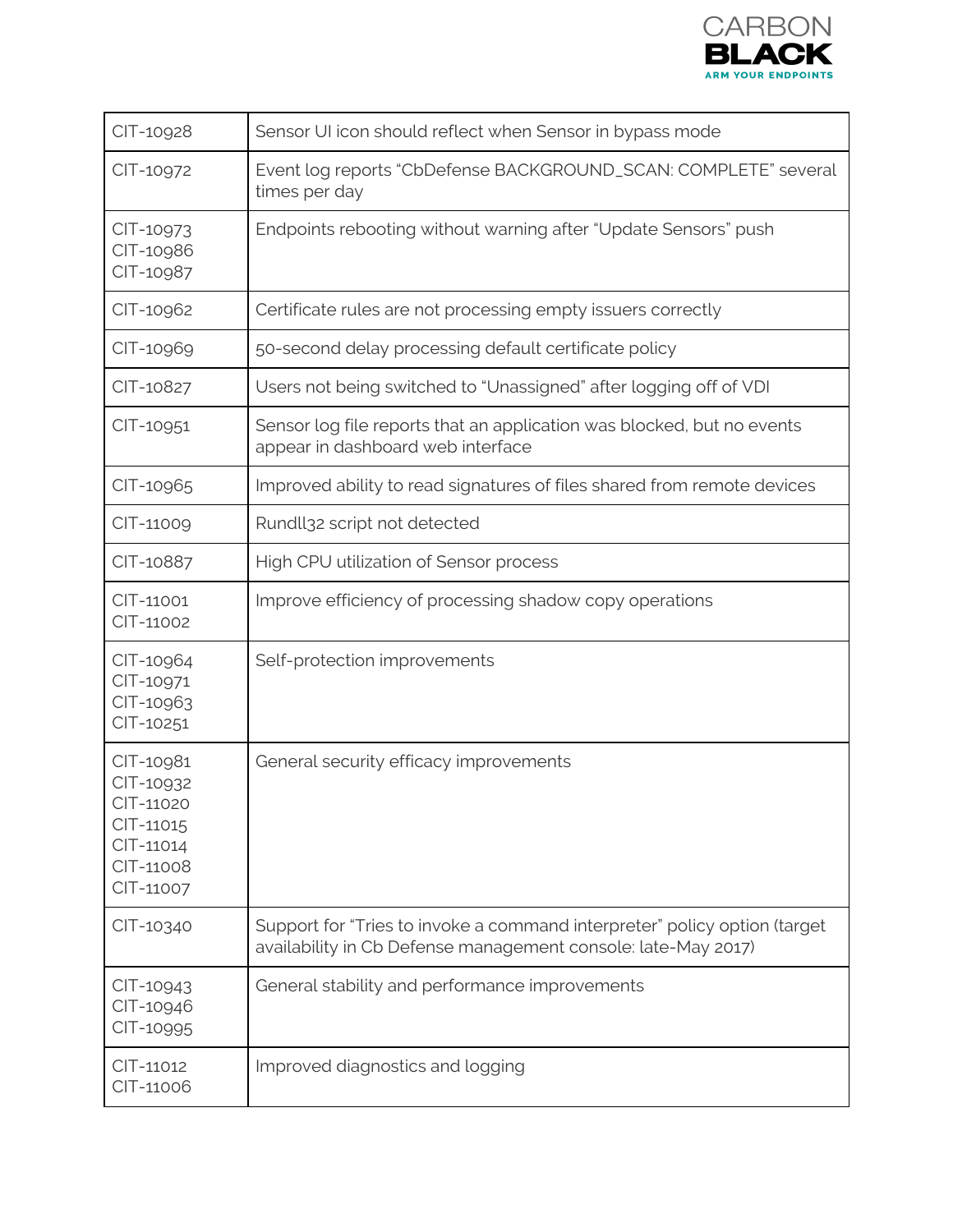

### **Issues Resolved in 2.0.3**

| <b>ID</b>                                        | <b>Description</b>                                                                                                                    |
|--------------------------------------------------|---------------------------------------------------------------------------------------------------------------------------------------|
| CIT-10893<br>CIT-10845                           | Certificate name matching / Certificate whitelisting broken                                                                           |
| CIT-8906                                         | Improved handling/analysis of RTF (rich text file) content                                                                            |
| CIT-10829                                        | Improved handling/analysis of scripts (e.g., Powershell). Ensures that<br>script host can be blocked while exempting certain scripts. |
| CIT-10345                                        | Improved handling of script-based malware                                                                                             |
| CIT-9573                                         | Improved handling of Java-based malware                                                                                               |
| CIT-10801<br>CIT-10816<br>CIT-10821<br>CIT-10822 | General stability and performance improvements                                                                                        |
| CIT-10108                                        | Sensor events not displayed on backend UI Alerts page.                                                                                |
| CIT-10854                                        | Remove explorer exe false positive                                                                                                    |
| CIT-10794                                        | Issue retrieving AV signatures from local repositories using HTTPS                                                                    |
| CIT-10818                                        | Install Sensor even if user's temp directory not present                                                                              |
| CIT-10585                                        | Do not allow Sensor installation on Windows XP, Vista, and Server 2003                                                                |
| CIT-10885                                        | Log file missing from diagnostics bundle                                                                                              |
| CIT-10903                                        | Log file contains incorrect information on malware scan results                                                                       |

### **Issues Resolved in 2.0.2**

| ID        | <b>Description</b>                                                                         |
|-----------|--------------------------------------------------------------------------------------------|
| CIT-10619 | Improved expedited reputation request origination and handling when<br>backend unreachable |